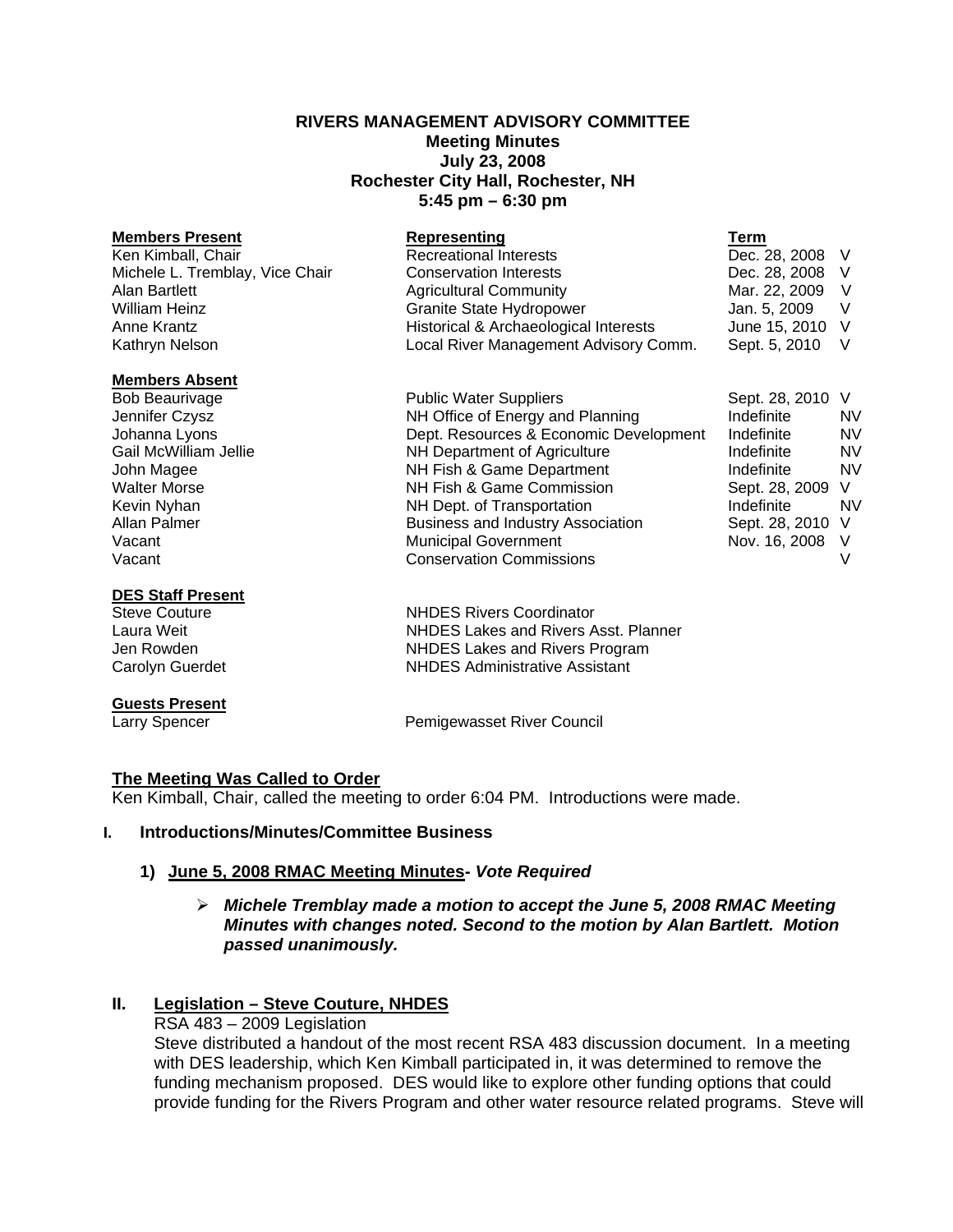confer with DES leadership as to the type of funding they are proposing and share that with the RMAC.

 The other addition made is on page 3, RSA 483.9. As a result of the discussion on the Abijah Bridge, language was included to allow a natural segment to be restored by law. Michele asked for legal comment on the language and for definitions for "restoration and enhancement." Steve will see if there is something currently in statute or in federal law and will incorporate them as appropriate. Chairman Kimball said that if definitions already exist, either through the regulatory or legislative process, then we need to determine if they suit our needs. If their intent does not meet our needs, we may need to find another word.

Michele suggested that the policy and legislation sub-committee be reactivated. Chairman Kimball noted that an attempt to move forward with funding sources for the rivers and lakes programs will need to proceed separately, as separate proposals have a better chance legislatively. Steve noted that, DES would prefer to investigate and seek funding sources, and then work with the RMAC to achieve agreement. This approach will be more successful, since it will be a request from DES with the support of the RMAC. DES will review and discuss possible funding sources from an over-all water resource management perspective that incorporates the needs of the RMPP. Steve will follow up with the Commissioner and report back on August  $12<sup>th</sup>$ .

 Michele also reported on the Stream Crossing rulemaking group, for which she has been representing the RMAC. She mentioned that at the last RMAC meeting she made a motion to support the following recommendations for the Stream Crossing Rules Committee: 1) request DOT update the map of designated rivers, both electronically and in printed materials, 2) request the Wetlands Bureau conduct random spot checks of Permit by Notification sites, and 3) request the proposed in-lieu stream crossing program base its permit fee calculation on the true value of comparably sized restoration projects, so that the fee covers the total cost of a corollary restoration or protection project. She also mentioned that there was much discussion at the last Stream Crossing meeting to determine the appropriate watershed acreage.

 Michele noted that she would like to see alternative criteria used for determining the appropriate watershed acreage rather than just a round number. She pointed out that four of the sites reviewed would have benefited from stream crossings, but since they were less than 200 acres they would not qualify using the round number method, which has a cut-off of 200 acres. She suggested that the RMAC write a letter citing the three recommendations she made at the last RMAC meeting and add a fourth to include that biological criteria be used to determine the appropriate watershed acreage size instead.

Chairman Kimball agreed with the concept but questioned the implementation and practicality. Steve noted that he and John Magee from the Fish and Game Department have agreed to look for watershed sites less than 200 acres and use a stream power calculation to see if a more appropriate acreage size based on an inflection point rather than the proposed arbitrary <200 acre standard is justified.

¾ *Kath Nelson made a motion to send a letter to document Michele L. Tremblay's recommendations to the Stream Crossing Rules Committee including: 1) Require DOT to update and continually update the map of designated rivers, both electronically and in printed materials produced, 2) Require the Wetlands Bureau to conduct random spot checks of Permit by Notification sites, 3) Request the proposed in-lieu stream crossing program base its permit fee calculation on the true value of comparably sized restoration projects, so that*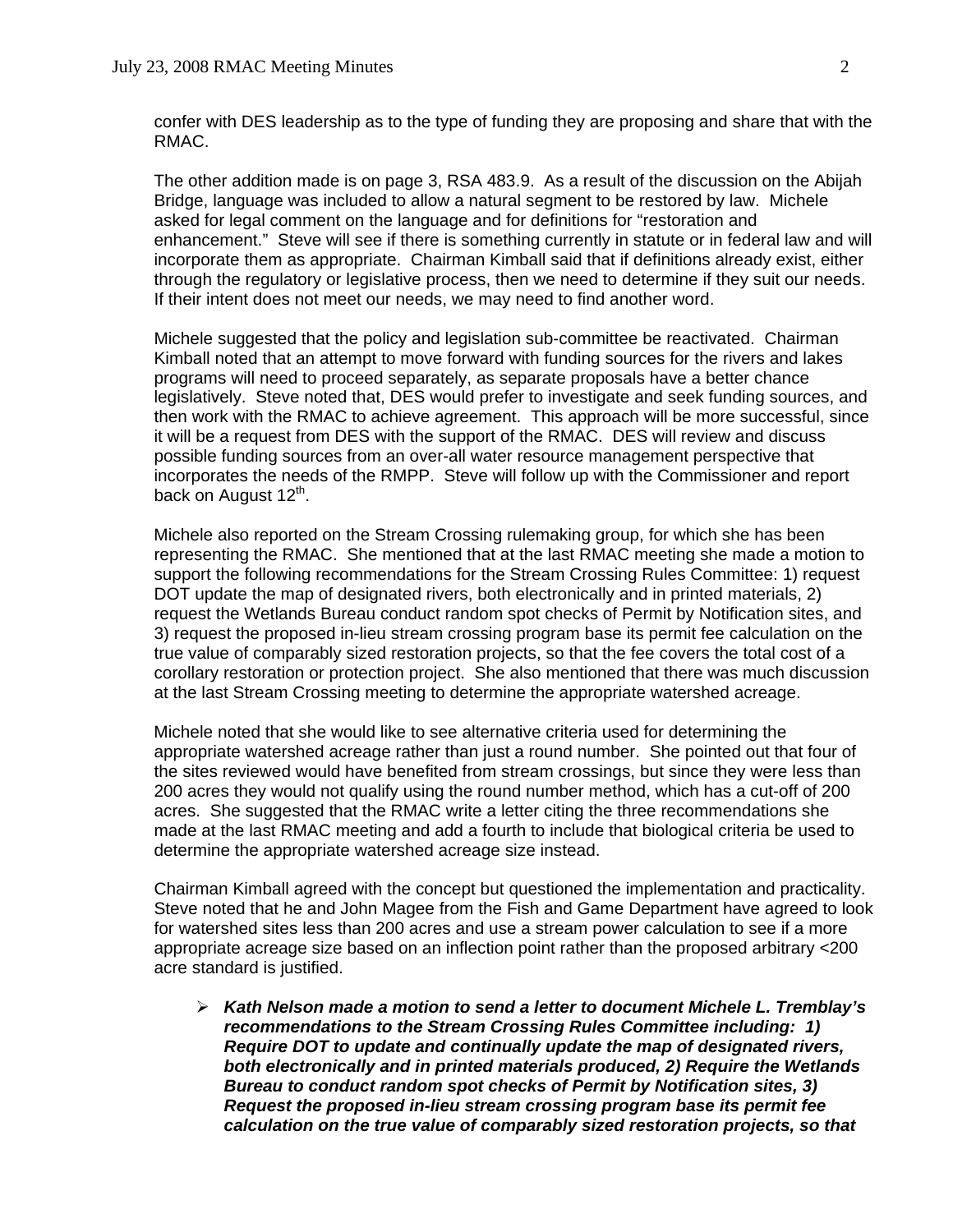### *the fee covers the total cost of a corollary restoration or protection project, and 4) Recommend DES work with the NH F&G to develop and provide a matrix that justifies the most appropriate watershed size cut-off point if a standard setting approach is used. Second by Anne Krantz. Motion passed unanimously.*

Chairman Kimball suggested reviewing the data that John Magee has collected to see if there is a more appropriate inflection point to determine what watershed acreage size should be used instead of the proposed arbitrary <200 acres .

### **III. Surplus Land Reviews (SLR)-Disposition of state-owned properties – Laura Weit, NHDES.**

1) DOT 08-04: Town of Winchester (Ashuelot River) an easement for 11,000 linear feet to Clean Power Development, LLC for the installation of a transmission line. Laura proposed to dispose of the parcel with the condition that a 25 ft. vegetative buffer is maintained.

### ¾ *Michele L. Tremblay made a motion to recommend disposal with the condition that a buffer requirement is included in the deed. Alan Bartlett seconded the motion. Voted down unanimously.*

Discussion then ensued concerning the 25' buffer. The Local Advisory Committee submitted a letter indicating that "wise development would protect the aesthetics of the trail." Kath also noted that ARLAC also suggested that "before any easement is allowed on the land a site visit and field assessment be done for the state to fully understand the impact."

- ¾ *Michele L. Tremblay made a motion that the RMAC recommends the disposal of the property with the following conditions: 1) the location of the easement will be 25 feet from the centerline of the corridor on the northwest side of the corridor, not the southeast side adjacent to the Ashuelot River, 2) determine the feasibility of burying the transmission line, to preserve recreational and aesthetic purposes, 3) include language in the deed to maintain the existing vegetative buffer, using the best management practices and the least possible amount of disturbance to the natural environment, and expand the buffer where possible; the use of pesticides shall be prohibited, and 4) coordinate with the Ashuelot River Local Advisory Committee to ensure the recreational and aesthetic uses of the existing trail are fully protected. Second by Kath Nelson. Motion passed unanimously.*
- 2) DOT 08-05: City of Nashua (Lower Merrimack River) This does not fall under the RMAC jurisdiction, since it is not within 250' of the river, but it does fall within the quarter mile of the lower Merrimack River. The materials were forwarded to Bob Robbins, Chair of the lower Merrimack River LAC on July 2, 2008. The RMAC decided to not to review this disposal, since they were running out of time and it was not within their jurisdiction.
- 3) DOT 08-06: Town of Gorham (Unnamed Stream) This does fall within the jurisdiction of the RMAC, as it falls within 250' of an unnamed stream. The unnamed stream runs through a culvert that goes underneath an existing, developed parcel and is adjacent to Route 16.